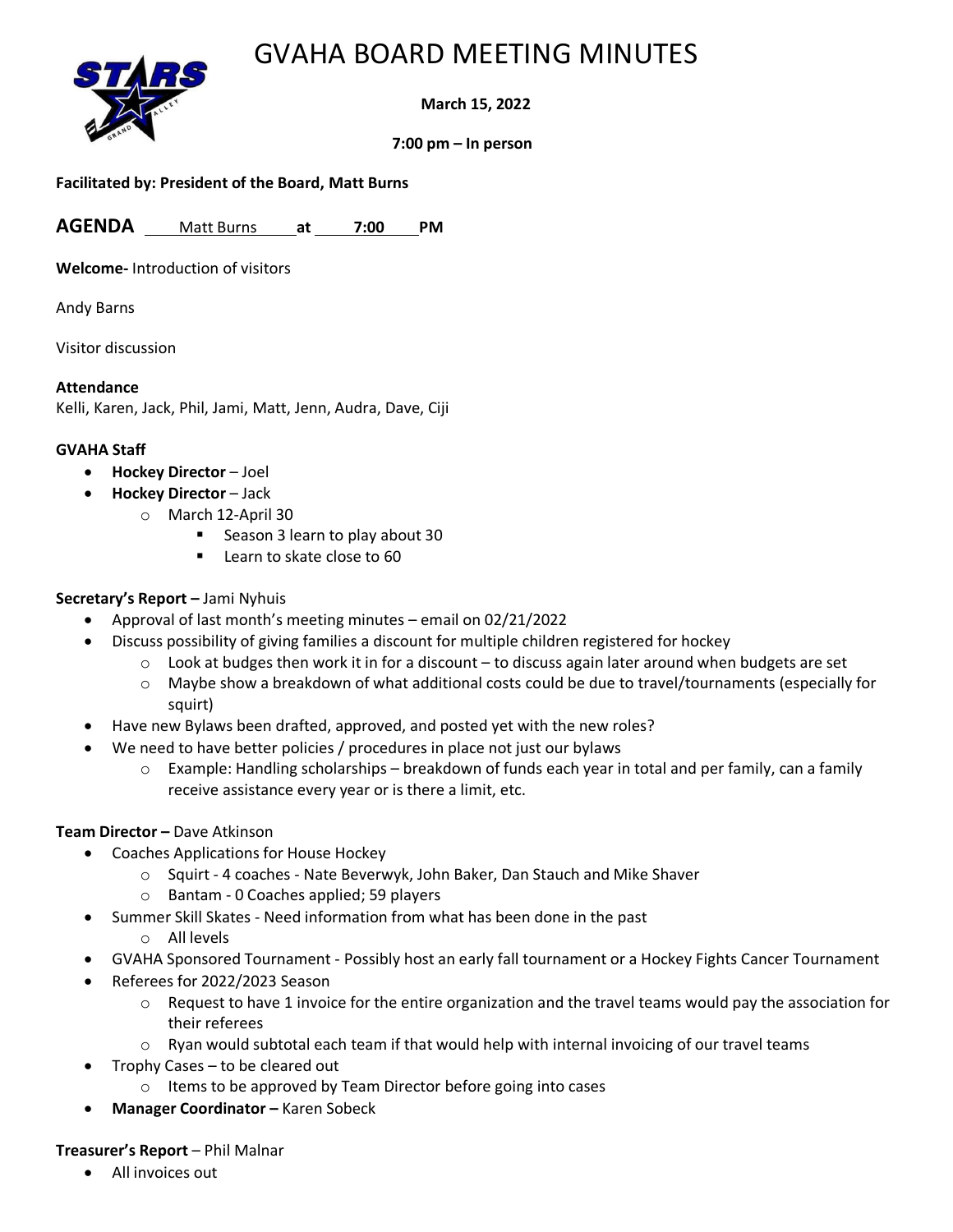# GVAHA BOARD MEETING MINUTES



**March 15, 2022**

Need to have budgets approved by May 1

### **Equipment and Merchandising Director Report** – Audra Atkinson

- Registration / Evaluation emailed proposal (3/14/22)
	- o Advantages and disadvantages email discussion (3/14/22)
	- o No restrictions from MAHA on early registration
	- $\circ$  Week of May 1<sup>st</sup> early registration: VOTED APPROVED
		- Make sure that ice time is available Week of May 23rd
		- Order jerseys early
	- o Evaluations /Skills to discuss next month
		- Unsure about announcing teams right away
	- o Keep registrations open, don't close for the late registration
	- o Concerns
		- Going over number expectations will there be enough coaches; teams too large
	- o KOHA had a good experience with doing it this way
		- Late registration had a second evaluation and placed on teams early September
- Player incident needs to be discussed with Jack and Joel

### **Fundraising Director Report –** Kelli Sterley

- Hat Trick Raffle has four (4) checks outstanding
	- Are we doing a 50/50 for the yearend party or any sort of raffle? NO
		- o We will need a license if we are
- High School Fan Stand Annual kickback
	- o Gets applied to general account
- **Sponsorship Coordinator** Jami Nyhuis
	- $\circ$  If nobody has applied for this position will Vice President be taking over this responsibility?
		- Discussion to be had with new member so there are no loose ends left undone

#### **Communications Report –** Ciji Marckini

- Yearbooks
	- o printed this week
	- Applicants and voting
		- o Ciji to contact Matt for board position approval
		- o 1 for team manger
		- $\circ$  1 for president
- Social media and email blast opportunity for advertising (maybe conversation for Sponsorship Director vs board thoughts Jami ?)
- Script wording to go out
- Scholarship wording and advertising procedure/policy to be drafted
- Holiday giving tree; charity outreach opportunities

#### **Events Director** – Kim Krombeen (ABSENT)

- $\bullet$  Is someone willing to do the year end coaches game planning: April 16<sup>th</sup>
	- o Matt to help but need assistance
	- $\circ$  Ice time is being donated Saturday is preferred
		- Matt to reach out to Mike
		- Hour of open skate; Hour of coaches game

Page 2 of 3